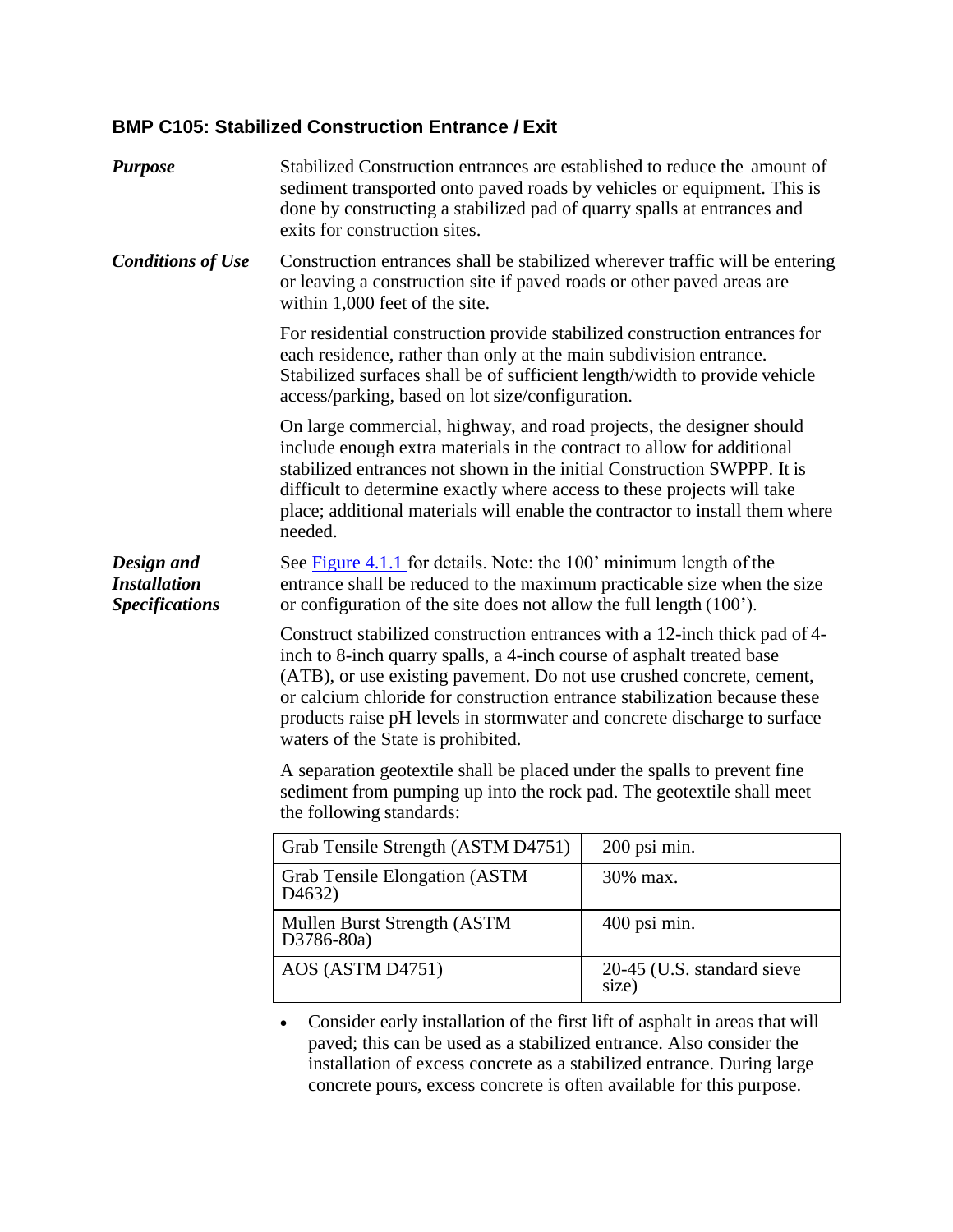|                                        | Fencing (see $\underline{BMP C103}$ ) shall be installed as necessary to restrict<br>traffic to the construction entrance.                                                                                                                                                                                                                                                                                                                                                                                                                                              |  |
|----------------------------------------|-------------------------------------------------------------------------------------------------------------------------------------------------------------------------------------------------------------------------------------------------------------------------------------------------------------------------------------------------------------------------------------------------------------------------------------------------------------------------------------------------------------------------------------------------------------------------|--|
|                                        | Whenever possible, the entrance shall be constructed on a firm,<br>$\bullet$<br>compacted subgrade. This can substantially increase the effectiveness<br>of the pad and reduce the need for maintenance.                                                                                                                                                                                                                                                                                                                                                                |  |
|                                        | Construction entrances should avoid crossing existing sidewalks and<br>$\bullet$<br>back of walk drains if at all possible. If a construction entrance must<br>cross a sidewalk or back of walk drain, the full length of the sidewalk<br>and back of walk drain must be covered and protected from sediment<br>leaving the site.                                                                                                                                                                                                                                       |  |
| <b>Maintenance</b><br><b>Standards</b> | Quarry spalls shall be added if the pad is no longer in accordance with<br>the specifications.                                                                                                                                                                                                                                                                                                                                                                                                                                                                          |  |
|                                        | If the entrance is not preventing sediment from being tracked onto<br>pavement, then alternative measures to keep the streets free of<br>sediment shall be used. This may include replacement/cleaning of the<br>existing quarry spalls, street sweeping, an increase in the dimensions<br>of the entrance, or the installation of a wheel wash.                                                                                                                                                                                                                        |  |
|                                        | Any sediment that is tracked onto pavement shall be removed by<br>$\bullet$<br>shoveling or street sweeping. The sediment collected by sweeping<br>shall be removed or stabilized on site. The pavement shall not be<br>cleaned by washing down the street, except when high efficiency<br>sweeping is ineffective and there is a threat to public safety. If it is<br>necessary to wash the streets, the construction of a small sump to<br>contain the wash water shall be considered. The sediment would then<br>be washed into the sump where it can be controlled. |  |
|                                        | Perform street sweeping by hand or with a high efficiency sweeper. Do<br>$\bullet$<br>not use a non-high efficiency mechanical sweeper because this creates<br>dust and throws soils into storm systems or conveyance ditches.                                                                                                                                                                                                                                                                                                                                          |  |
|                                        | Any quarry spalls that are loosened from the pad, which end up on the<br>$\bullet$<br>roadway shall be removed immediately.                                                                                                                                                                                                                                                                                                                                                                                                                                             |  |
|                                        | If vehicles are entering or exiting the site at points other than the<br>$\bullet$<br>construction entrance(s), fencing (see <b>BMP C103</b> ) shall be installed to<br>control traffic.                                                                                                                                                                                                                                                                                                                                                                                |  |

 Upon project completion and site stabilization, all construction accesses intended as permanent access for maintenance shall be permanently stabilized.